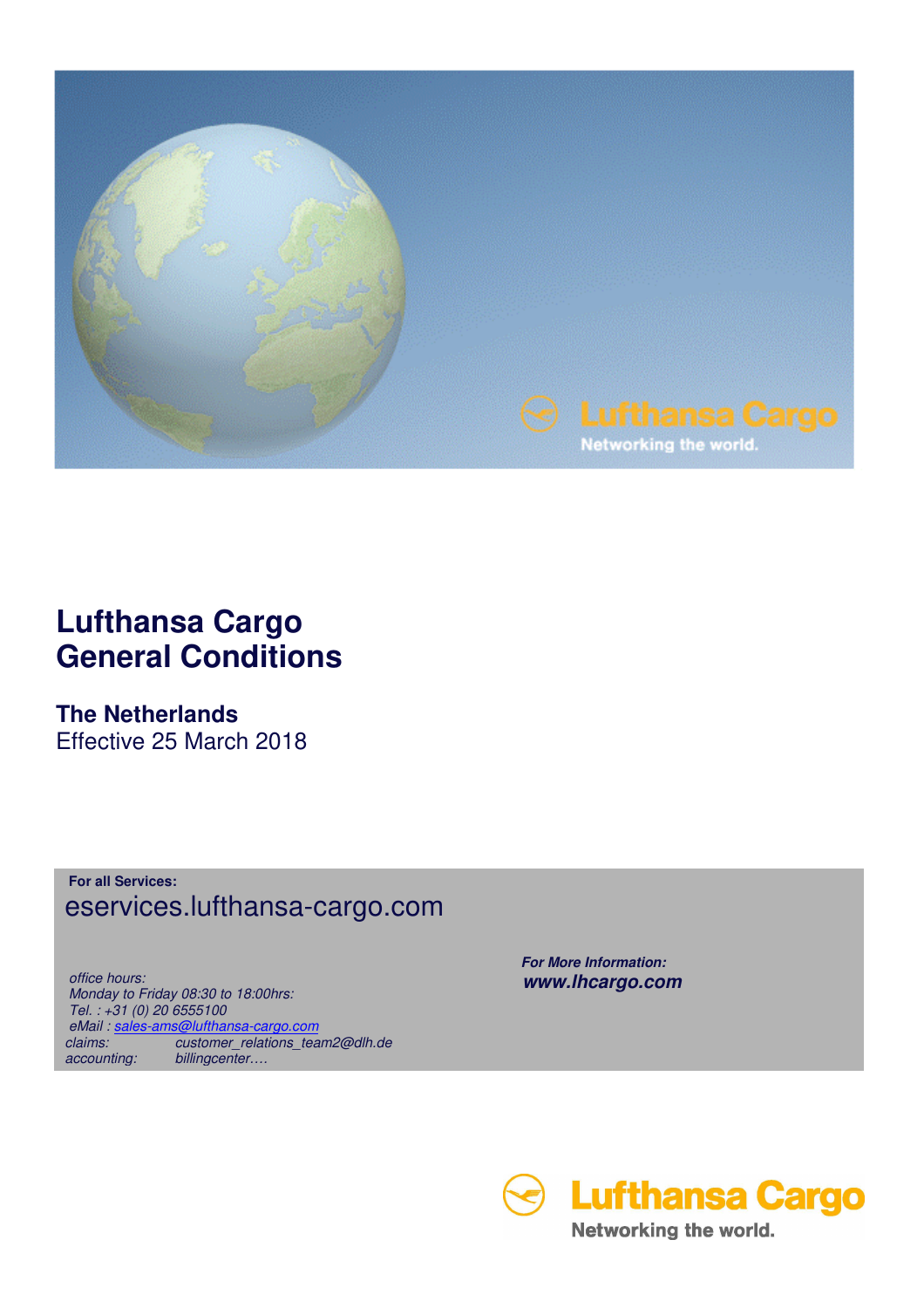**Note: e-Capable consignments below 100K shall be booked through e-Channels only.**

- 1. All rates and fees published are in EURO and replace any previous publication.
- 2. Rates and all information published in this SRS (Standard Rate Sheet) are subject to change without prior notification.
- 3. Rates listed are net/net per kilogram chargeable weight excluding commissions, surcharges, taxes and fees.
- 4. Rates are based on weight/volume ratio 1:6 (kilogram/liter). Different rates may apply for cargo with lower- and/or higher density.
- 5. Rates are valid on LH and joint venture partner capacities only unless otherwise specified.
- 6. Rates to non-published destinations are on request only. Destinations and availability of services (td.Pro,td.Flash) are subject to change without prior notification.
- 7. Rates mentioned on AWB may not undercut the applicable net/net rate. B+K rates not allowed!
- 8. The SRS rates apply to general cargo only. For special cargo rates (e.g. dangerous goods, live animals, perishables, valuable-/vulnerable cargo, human remains, oversized pieces etc.) please refer to the appendix and/or contact your local Lufthansa Cargo representative.
- 9. For each ad hoc-rated shipment, promo or "special offer" the reference number (to be asked for upon booking) must be inserted in the AWB box "Accounting Information"
- 10. If top load is not possible 160cm height for LD and 244 cm for MD will always be calculated.
- 11. Shipments will be charged at the rate valid on the day of confirmed departure.
- 12. For all surcharges the date of AWB issue applies.
- 13. LCAG can only take invoicing disputes into consideration within a period of 6months after the flight date. In case a dispute was made after expiration of this period, LCAG will not take the request into consideration. Every request must be accompanied by a copy of the booking confirmation.
- 14. The SRS is to be treated as confidential and must not be passed to third parties.
- 15. The conditions of carriage specified on the reverse side of the AWB apply. For e-freight business as agreed upon in the IATA multilateral eAWB agreement.
- 16. The exclusive place of jurisdiction is Frankfurt/Main, Germany. The law of the Federal Republic of Germany applies exclusively, without reference to the choice of law provisions thereof (to be adapted only if required by local law).
- 17. Lufthansa Cargo disclaims any liability for typing errors or misprints.

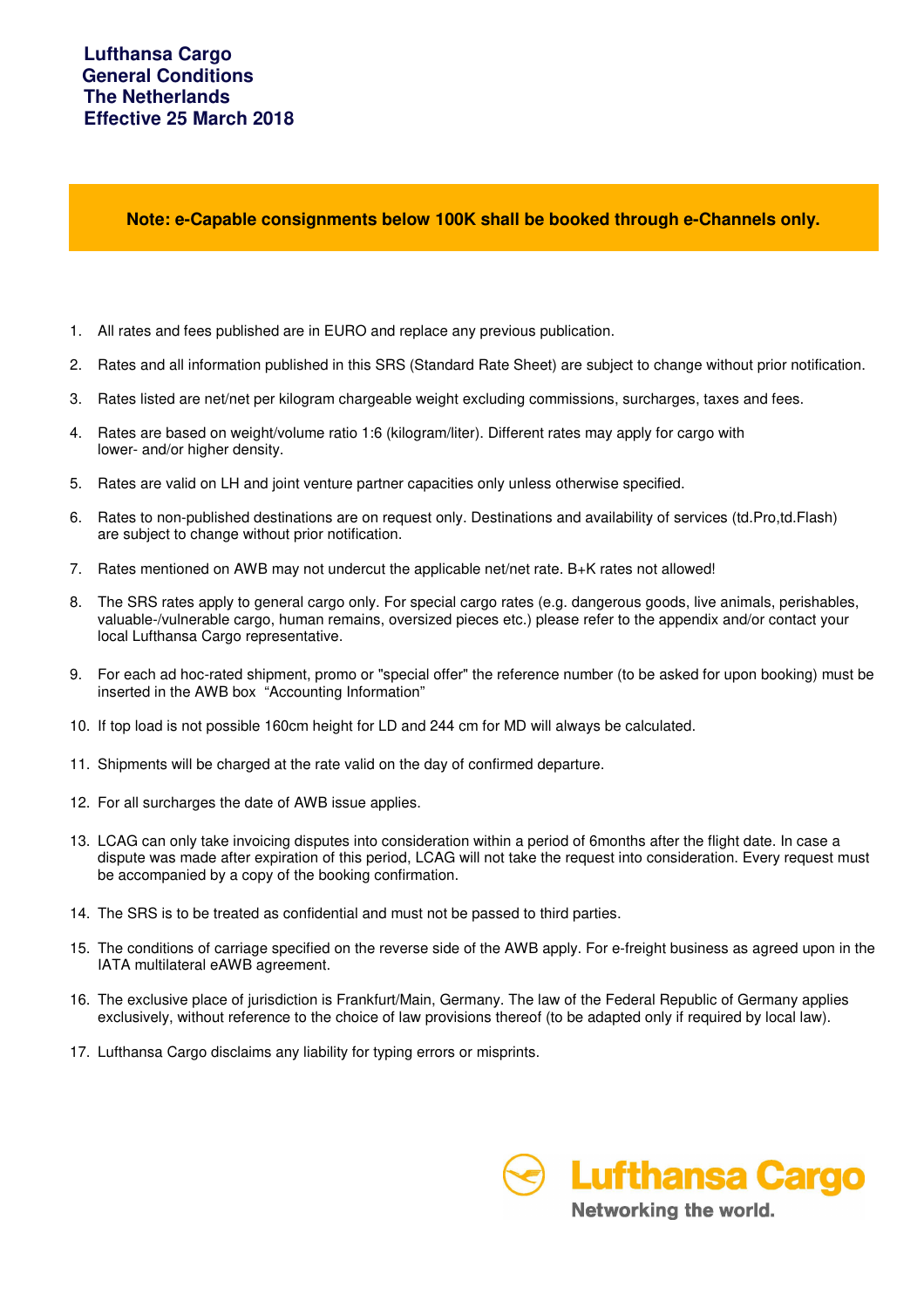**Note: e-Capable consignments below 100K shall be booked through e-Channels only.**

## FEES AND SURCHARGES

- 1. For all amendments on the AWB e.g. shipper's right of disposition (TACT Rules 2.6), rates and/or nature of goods, LCAG will charge a CCA fee of  $\epsilon$  50
- 2. Administration fee: in case LCAG needs to arrange overfly, transit and/or import permits on behalf of shipper, € 500 per AWB will be charged.
- 3. For POD (Proof of delivery) requests a fee of  $€ 30$  per AWB will be charged.
- 4. For LC (Landing certificate) requests a fee of € 35 per AWB will be charged.
- 5. A) In case a routing is terminated at any European LCAG Hub, freight charges of € 0,40 all in p/kg are due and an administration fee of € 100 will be charged (storage- and/or special handling charges excluded). B) In case a shipment must be returned ex any European LCAG Hub to the station of origin, freight charges of €1,30 all in p/kg are due and an administration fee of € 100 will be charged (storage- and/or special handling charges excluded.
- 6. HAWB (House Air Waybill) transmission by the forwarder is required for all consolidated shipments worldwide. Following fees apply (AAMS fee): A) € 1 per HAWB for every electronic data transmission.  $B$ )  $\in$  12 per HAWB for manual disposal with hardcopies.
- 7. In case of NO SHOW (shipment exceeding 500kgs chargeable weight) or weight reduction (reduction of more than 500kgs chargeable weight) not reported to Lufthansa Cargo prior to latest acceptance time (LAT) a fee of  $\epsilon$  0,10 p/kg chargeable weight will be applied.
- 8. Fees and surcharges as per TACT apply unless stated otherwise.
- 9. Cool/td incident report: a fee of  $\epsilon$  300 applies for requesting a detailed analysis of temperature excursions and the resulting report hereof.
- 10. The following add-on applies for all shipments <100k (incl.MIN) not booked or bookable through eChannels: A) General Cargo and Specials other than Dangerous goods: € 25 B) Dangerous goods: € 50
- 11. td.Basic: for significant changes to shipment details e.g. change to departure and/or destination station, shipment not delivered or delivered after the contracted LAT (latest acceptance time) or is cancelled, the product or the contracted LAT is changed, the chargeable weight is reduced by more than 25% the booking charge is € 0,05 p/kg chargeable weight with a minimum of  $€$  50.

 N.B. changes to the booking parameters after receipt of the booking confirmation or at goods acceptance may lead to reassessment of your shipment.



Networking the world.

**Lufthansa Cargo**